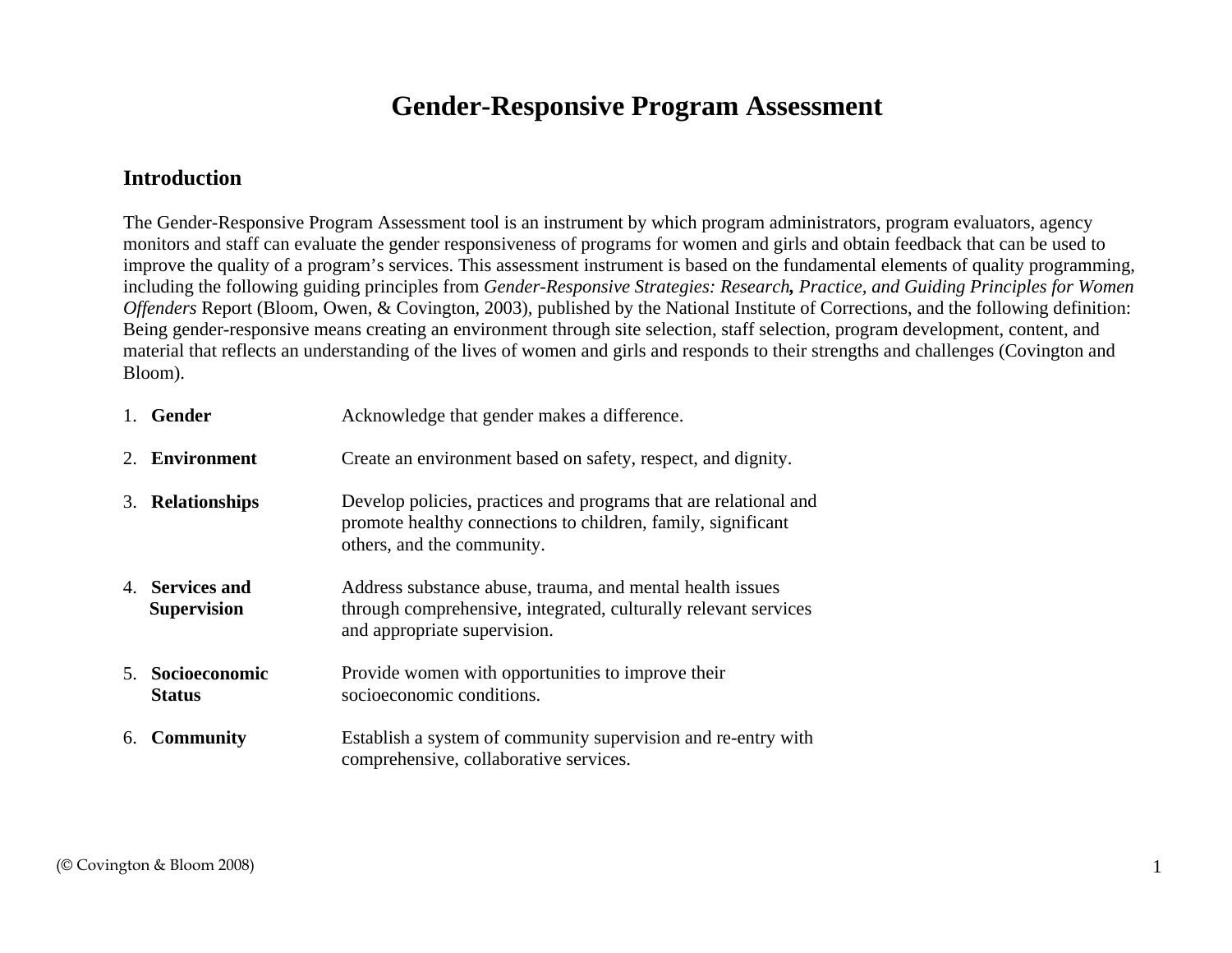The Gender-Responsive Program Assessment reviews the following program elements:

- 1. Theoretical Foundation and Mission Statement
- 2. Site and Facility
- 3. Administration and Staffing
- 4. Program Environment/Culture
- 5. Treatment Planning
- 6. Program Development
- 7 Program Assessment

## **Scoring**

The instrument uses a five-point Likert scale to indicate the respondent's agreement with each statement, measured on a continuum:

- 1. No, not at all
- 2.Yes, but needs significant improvement
- 3.Yes, but needs some improvement
- 4.Yes, functions reasonably well
- 5.Yes, functions very well
- NA Not applicable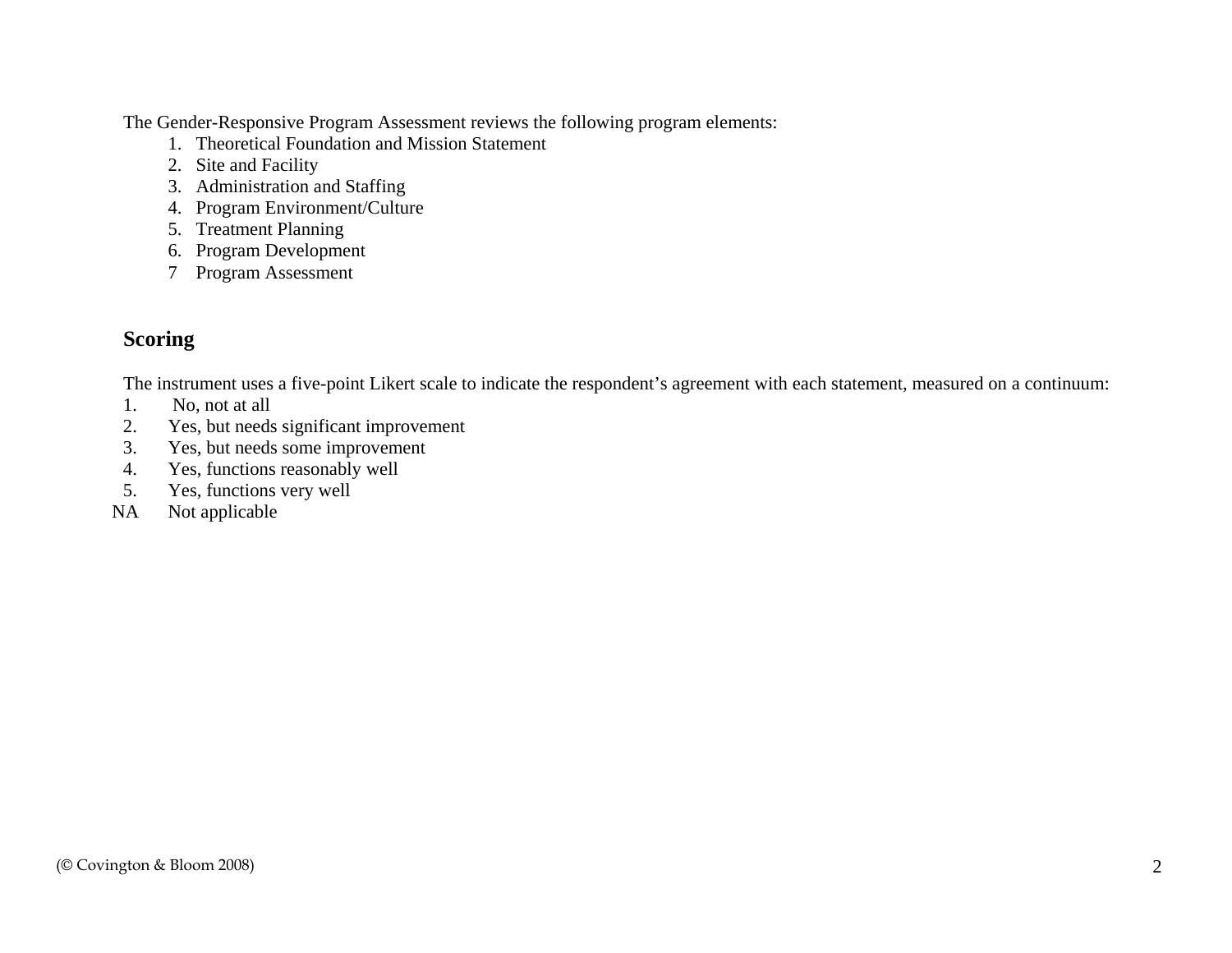### **1. Theoretical Foundation and Mission Statement**

- 1. Theoretical foundation (concepts based on research and practice that inform assumptions regarding the females being served and their needs)
- 2. Mission (what the program hopes to accomplish)
- 3. Model (agency's approach to programming)

|                                                                                                                                                     |                |   |   |    |    | As evidenced by: |
|-----------------------------------------------------------------------------------------------------------------------------------------------------|----------------|---|---|----|----|------------------|
| The theoretical foundation of the program is gender-responsive (i.e., it is<br>grounded in research on gender differences, female socialization and | 2              | 3 | 4 | 5. | NA |                  |
| psychological development, including relational-cultural theory).                                                                                   |                |   |   |    |    |                  |
|                                                                                                                                                     |                |   |   |    |    |                  |
|                                                                                                                                                     |                |   |   |    |    |                  |
|                                                                                                                                                     |                |   |   |    |    |                  |
| The program's foundation is based on the integration of the following theories:                                                                     | $\overline{2}$ | 3 | 4 | 5  | NA |                  |
| pathways, relational-cultural, trauma and addiction.                                                                                                |                |   |   |    |    |                  |
|                                                                                                                                                     |                |   |   |    |    |                  |
|                                                                                                                                                     |                |   |   |    |    |                  |
|                                                                                                                                                     |                |   |   |    |    |                  |
| The theoretical approach to treatment is based on a holistic model (physiological,<br>social, emotional, spiritual, and environmental).             | $\overline{c}$ | 3 | 4 | 5. | NA |                  |
|                                                                                                                                                     |                |   |   |    |    |                  |
|                                                                                                                                                     |                |   |   |    |    |                  |
|                                                                                                                                                     |                |   |   |    |    |                  |
| The theoretical foundation of the program is grounded in research on female                                                                         | $\overline{2}$ | 3 | 4 | 5  | NA |                  |
| risks, needs and strengths.                                                                                                                         |                |   |   |    |    |                  |
|                                                                                                                                                     |                |   |   |    |    |                  |
|                                                                                                                                                     |                |   |   |    |    |                  |
|                                                                                                                                                     |                |   |   |    |    |                  |
|                                                                                                                                                     |                |   |   |    |    |                  |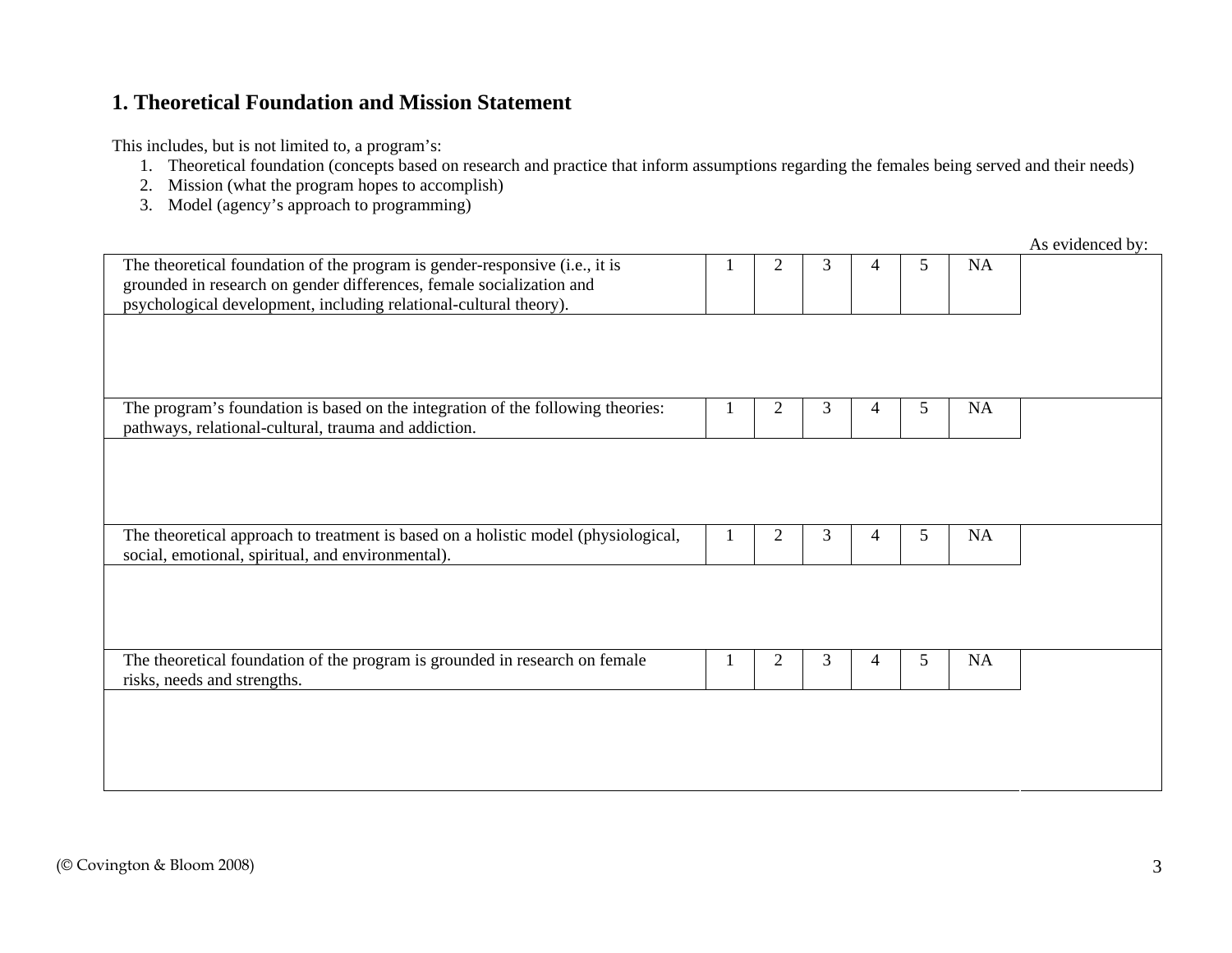# As evidenced by: The theoretical foundation of the program integrates an understanding of trauma theory and includes trauma-informed approaches and services. 1 | 2 | 3 | 4 | 5 | NA The theoretical foundation of the program includes information on ethnic and cultural strengths and respect for differences. 1 | 2 | 3 | 4 | 5 | NA There is a gender-responsive, strength-based mission statement written specifically for this program/facility. 1 2 3 4 5 NA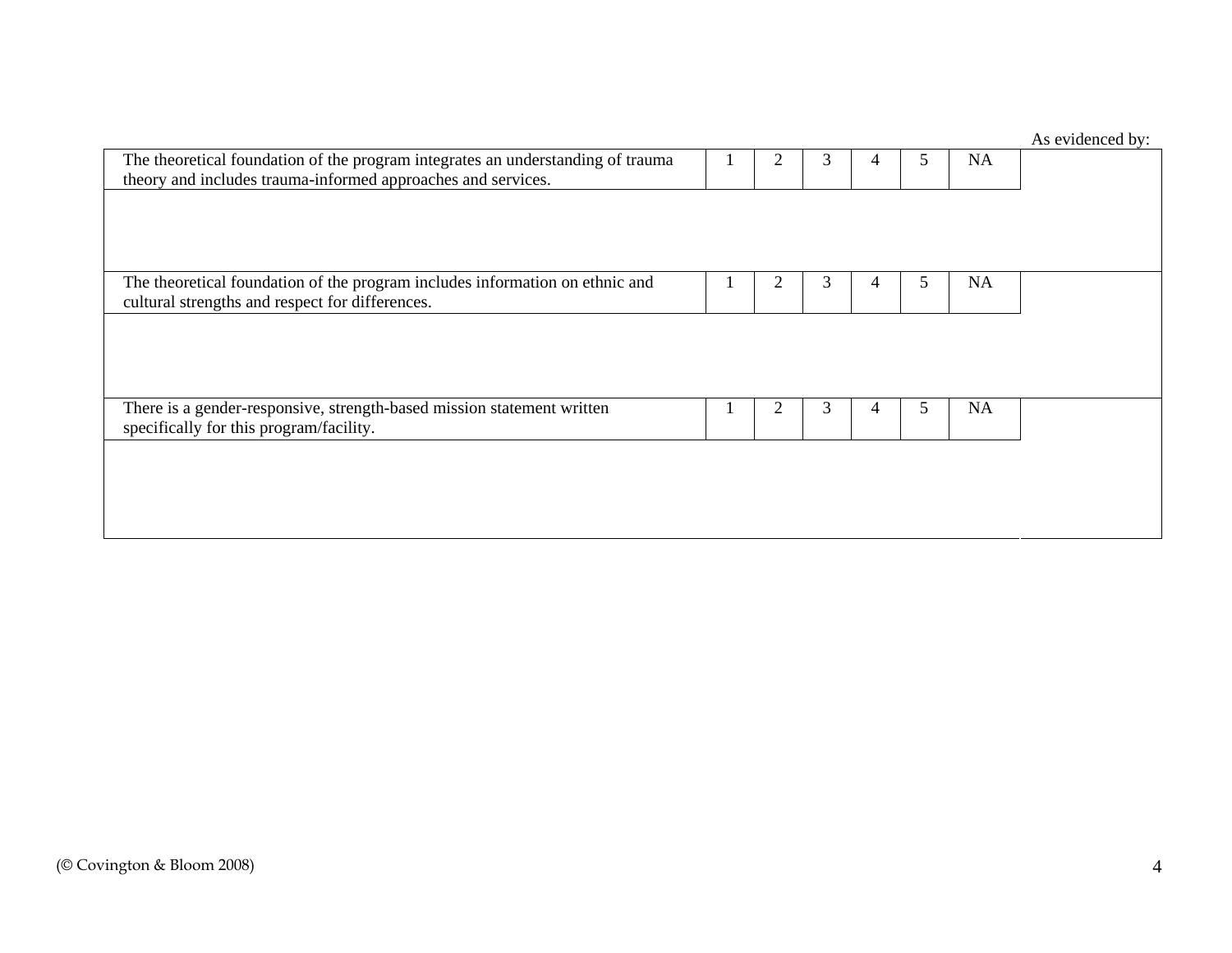## **2. Site and Facility**

This includes, but is not limited to, a program's:

1. Location

2. Physical space (layout and design, including visual aspects and material resources)

|                |   |   |   |           | $110$ condensed by. |
|----------------|---|---|---|-----------|---------------------|
| $\overline{2}$ | 3 | 4 | 5 | <b>NA</b> |                     |
|                |   |   |   |           |                     |
|                |   |   |   |           |                     |
| $\overline{2}$ | 3 | 4 | 5 |           |                     |
|                |   |   |   |           |                     |
|                |   |   |   |           |                     |
| $\overline{2}$ | 3 | 4 | 5 | <b>NA</b> |                     |
|                |   |   |   |           |                     |
|                |   |   |   |           |                     |
|                |   |   |   |           |                     |
| $\overline{2}$ | 3 | 4 | 5 | <b>NA</b> |                     |
|                |   |   |   |           |                     |
|                |   |   |   |           |                     |
|                |   |   |   |           |                     |
| $\overline{2}$ | 3 | 4 | 5 | NA        |                     |
|                |   |   |   |           |                     |
|                |   |   |   |           |                     |
|                |   |   |   |           |                     |
|                |   |   |   |           | <b>NA</b>           |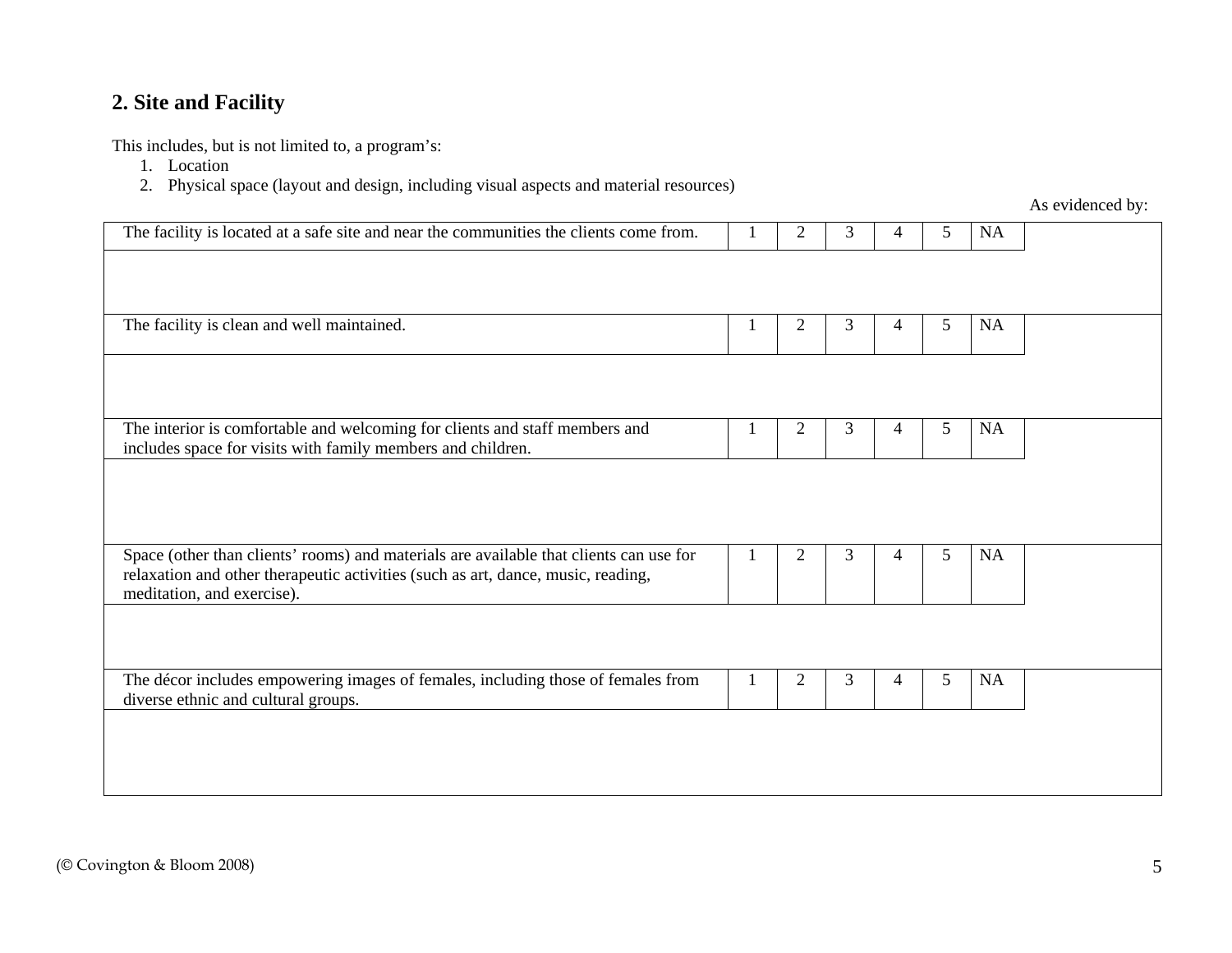## **3. Administration and Staffing**

- 1. Organizational policies and procedures
- 2. Recruitment and hiring practices
- 3. Staff training and development
- 4. Staff roles and responsibilities
- 5. Staff performance evaluation
- 6. Staff supervision

|                                                                                                                                                                                                                                                                       |                |   |                |    |           | As evidenced by: |
|-----------------------------------------------------------------------------------------------------------------------------------------------------------------------------------------------------------------------------------------------------------------------|----------------|---|----------------|----|-----------|------------------|
| Interviews with prospective employees include specific questions about their<br>experiences with and attitudes about 1) working with adult and/or juvenile<br>females, and 2) diverse ethnic and cultural groups.                                                     | $\mathfrak{D}$ | 3 | $\overline{4}$ | 5. | <b>NA</b> |                  |
|                                                                                                                                                                                                                                                                       |                |   |                |    |           |                  |
| Interviews with prospective employees include questions about their<br>understanding of physical, emotional, and sexual boundaries.                                                                                                                                   | 2              | 3 | 4              | 5  | <b>NA</b> |                  |
|                                                                                                                                                                                                                                                                       |                |   |                |    |           |                  |
| The program staff reflects the diversity of the client population.                                                                                                                                                                                                    | 2              | 3 | 4              | 5  | NA        |                  |
|                                                                                                                                                                                                                                                                       |                |   |                |    |           |                  |
| All staff members receive training in gender-responsive programming for<br>females, including differences between males and females, female psychosocial<br>development (including relational–cultural theory), female needs and challenges,<br>and female strengths. | $\mathfrak{D}$ | 3 | 4              | 5  | <b>NA</b> |                  |
|                                                                                                                                                                                                                                                                       |                |   |                |    |           |                  |
| Administrators and staff are trained in a holistic model of addiction and in<br>pathways theory.                                                                                                                                                                      | $\overline{2}$ | 3 | 4              | 5  | NA        |                  |
|                                                                                                                                                                                                                                                                       |                |   |                |    |           |                  |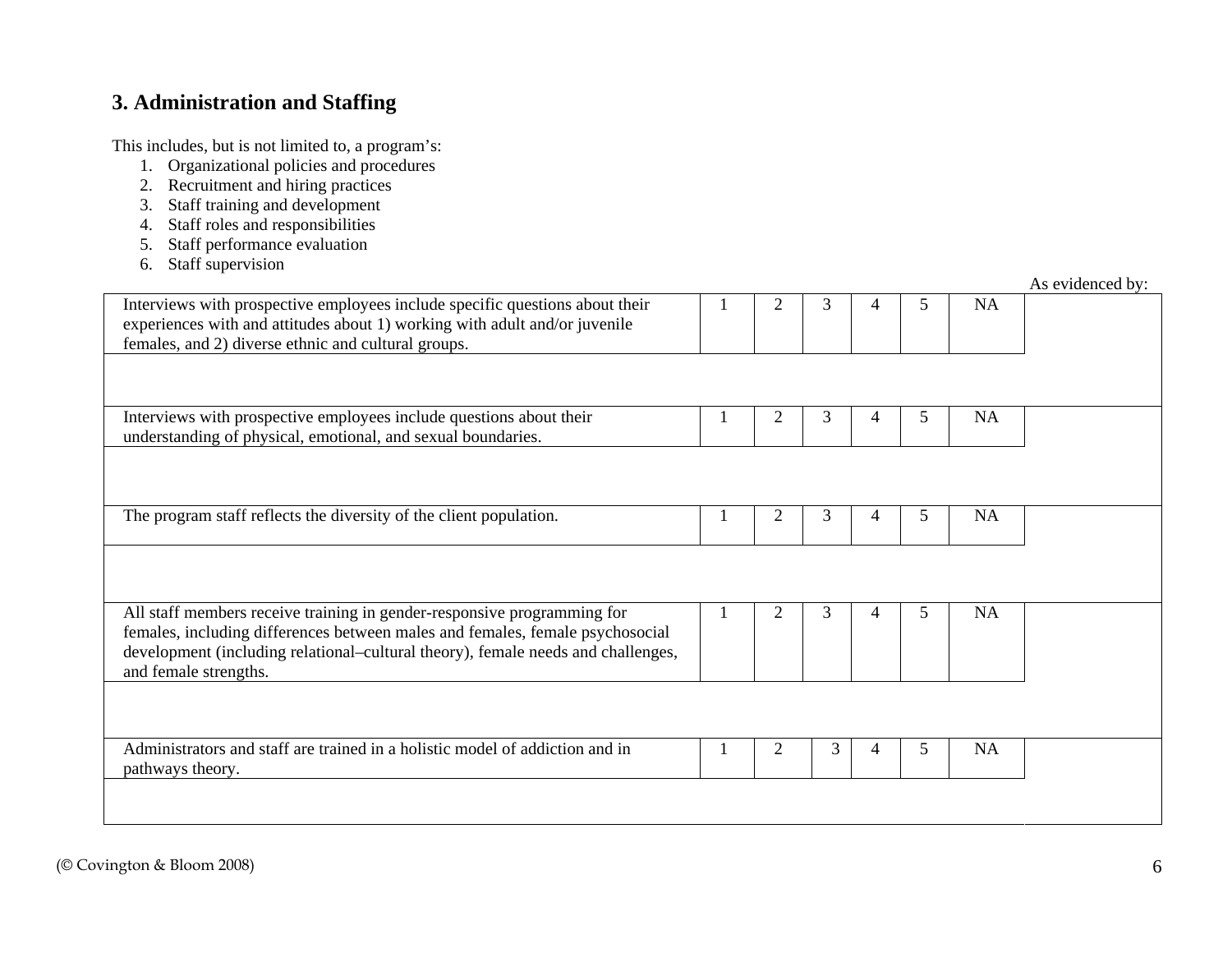| All staff members receive training in strength-based, trauma-informed, culturally<br>competent therapeutic approaches.                                                         | 1            | $\overline{2}$ | 3 | 4              | 5 | <b>NA</b> |  |
|--------------------------------------------------------------------------------------------------------------------------------------------------------------------------------|--------------|----------------|---|----------------|---|-----------|--|
|                                                                                                                                                                                |              |                |   |                |   |           |  |
| Staff roles and responsibilities are clearly defined and include gender-responsive<br>practices.                                                                               | 1            | $\overline{2}$ | 3 | 4              | 5 | <b>NA</b> |  |
|                                                                                                                                                                                |              |                |   |                |   |           |  |
| The staff orientation process is separate from ongoing staff training<br>requirements.                                                                                         | 1            | $\mathfrak{2}$ | 3 | 4              | 5 | <b>NA</b> |  |
|                                                                                                                                                                                |              |                |   |                |   |           |  |
| Staff meetings are held regularly and include discussions that facilitate gender-<br>responsive learning and practice.                                                         | 1            | $\overline{2}$ | 3 | 4              | 5 | <b>NA</b> |  |
|                                                                                                                                                                                |              |                |   |                |   |           |  |
| Ongoing staff reviews and evaluations focus on each staff member's ability to<br>practice relational, strength-based, trauma-informed, and culturally competent<br>approaches. | $\mathbf{1}$ | $\overline{2}$ | 3 | $\overline{4}$ | 5 | <b>NA</b> |  |
|                                                                                                                                                                                |              |                |   |                |   |           |  |
| Administrators and staff at all levels model the behaviors expected of clients<br>(with each other and when interacting with clients) and act as advocates.                    | 1            | $\overline{2}$ | 3 | 4              | 5 | <b>NA</b> |  |
|                                                                                                                                                                                |              |                |   |                |   |           |  |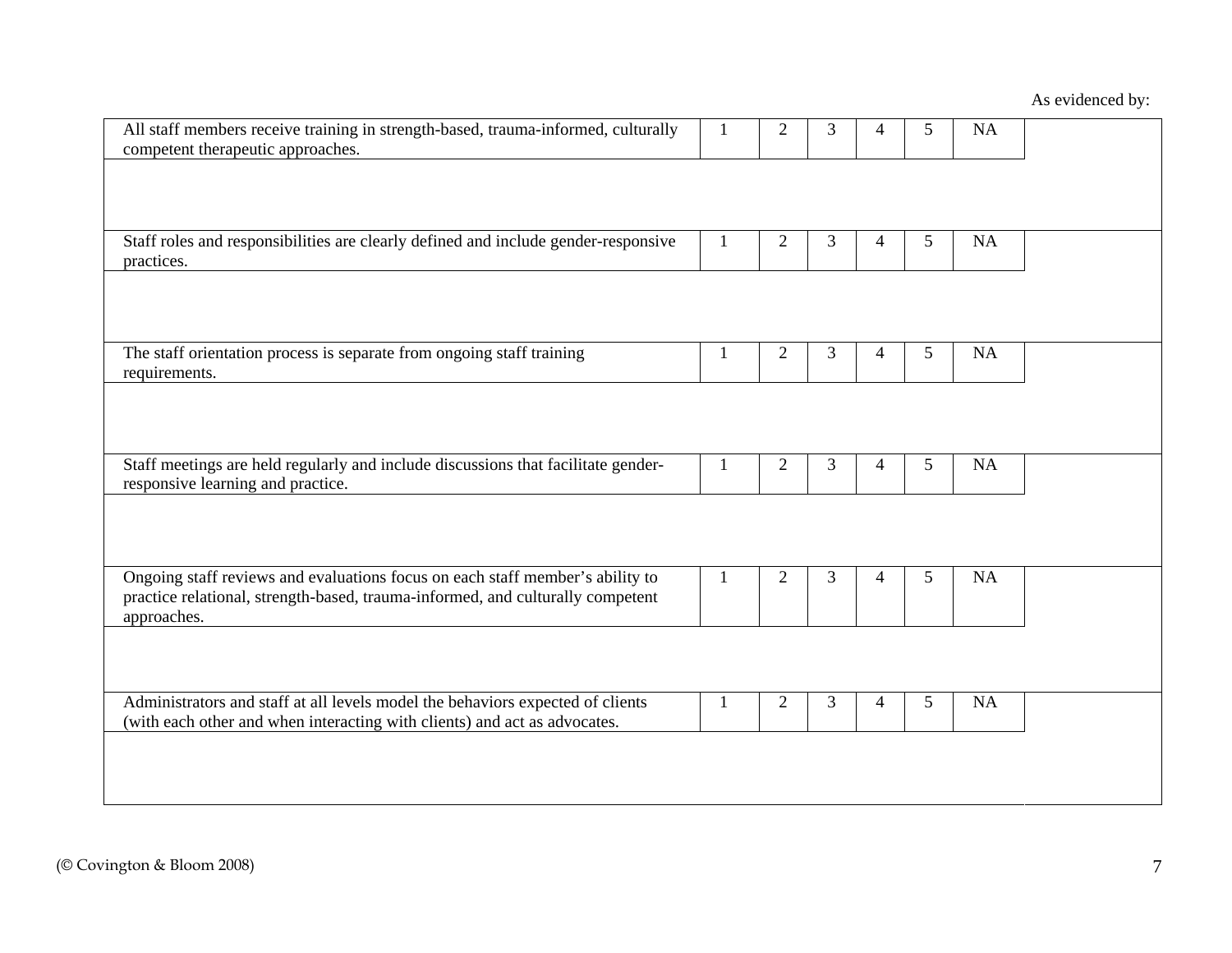| Staff members at all levels access supervision (administrative and clinical)<br>regularly, and supervisors monitor and mentor staff members regarding gender-<br>responsive practices. |  |  | <b>NA</b> |  |
|----------------------------------------------------------------------------------------------------------------------------------------------------------------------------------------|--|--|-----------|--|
|                                                                                                                                                                                        |  |  |           |  |
|                                                                                                                                                                                        |  |  |           |  |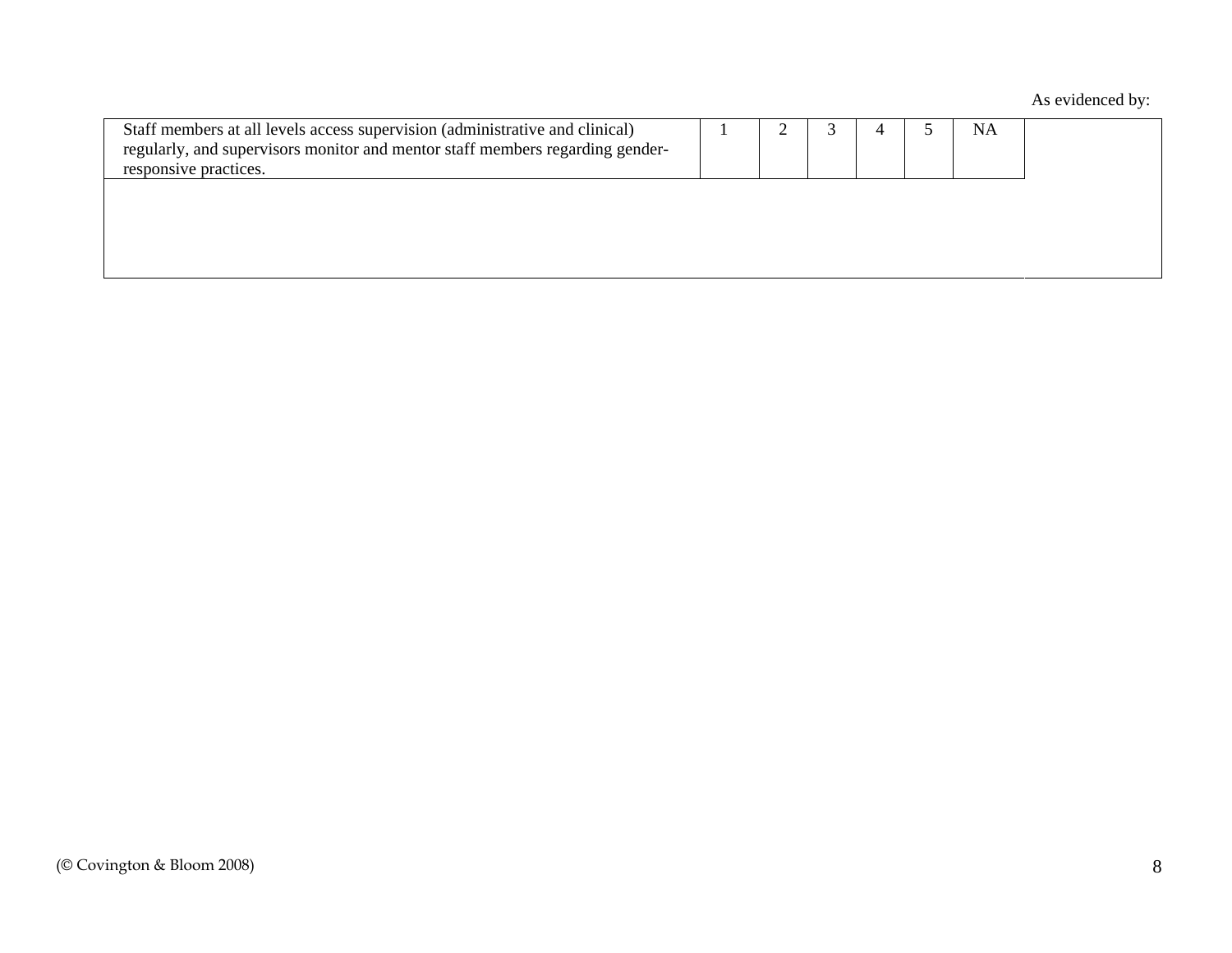### **4. Program Environment/Culture**

This includes, but is not limited to, a program's:

- 1. Physical safety
- 2. Psychological/emotional safety
- 3. Integration of relational, strength-based, trauma-informed, holistic, and culturally competent practices

As evidenced by: Physical and psychological/emotional safety are clearly defined for staff members and clients *and* are included in program practices and materials. 1 2 3 4 5 NA Clients and staff members are prohibited from engaging in physical, sexual or emotional abuse. There are clear ways (including confidential ones) for clients and staff members to report threats or the compromised safety of any client, staff member, or visitor. 1 2 3 4 5 NA All critical incidents are processed with the staff member(s) and individual client(s) involved. Other clients may be included if appropriate. 1 2 3 4 5 NA Staff members do not verbally harass/abuse clients and others, and clients are also expected not to use profanity, demeaning language, or slurs based on gender or ethnicity. 1 2 3 4 5 NA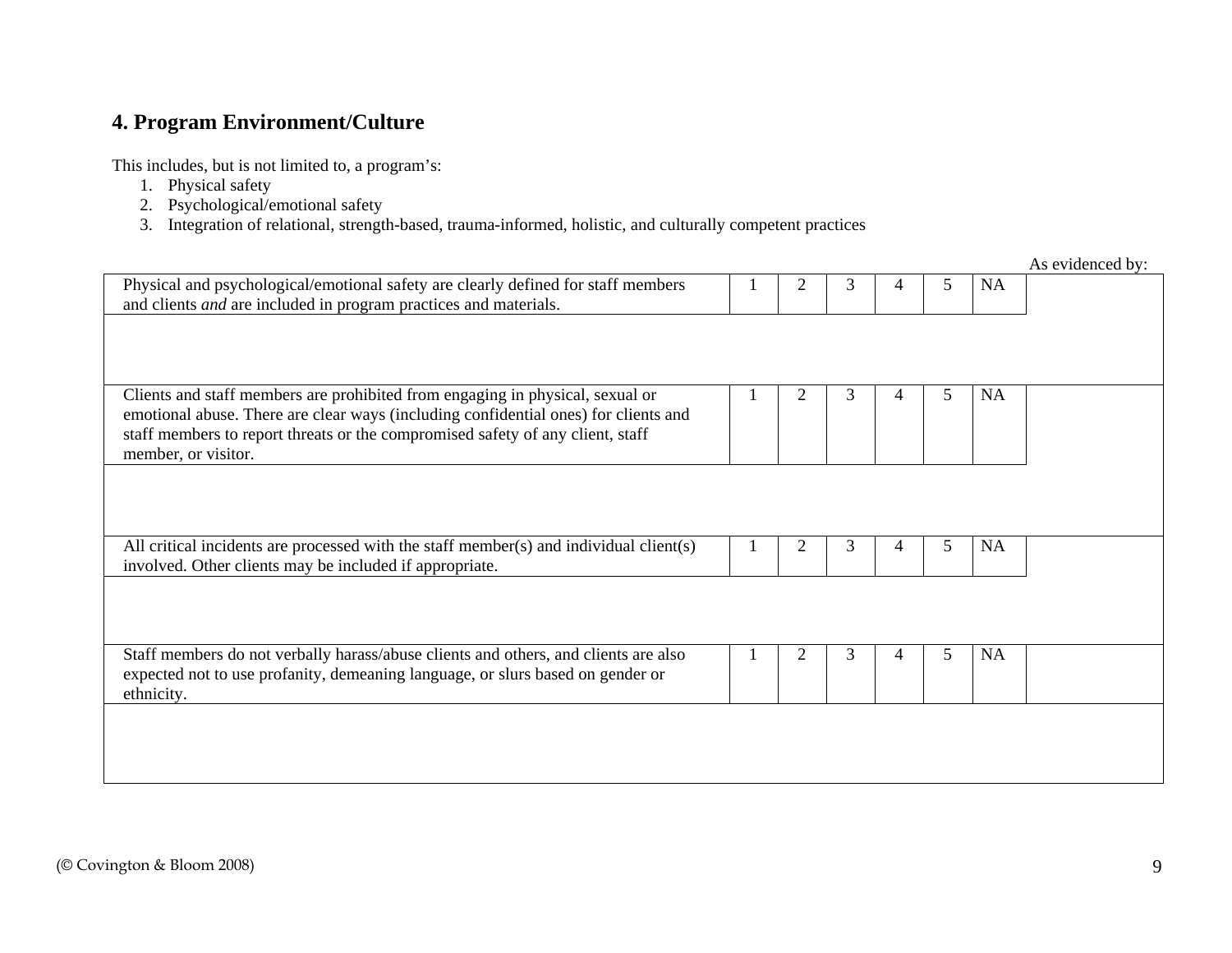|                                                                                                                                                                                                                                                                     |                |   |   |   |           | As evidenced by: |
|---------------------------------------------------------------------------------------------------------------------------------------------------------------------------------------------------------------------------------------------------------------------|----------------|---|---|---|-----------|------------------|
| Staff members employ relational practice by validating clients' feelings, using<br>reflective-listening skills, fostering physical and emotional safety, developing trust,<br>and interacting with clients therapeutically.                                         | 2              | 3 | 4 | 5 | <b>NA</b> |                  |
|                                                                                                                                                                                                                                                                     |                |   |   |   |           |                  |
| Staff members focus on clients' strengths, teach clients alternatives to unsafe and<br>ineffective behaviors (i.e., coping and self-soothing skills), and give clients<br>appropriate control and decision-making opportunities individually and as a<br>community. | $\overline{2}$ | 3 | 4 | 5 | <b>NA</b> |                  |
|                                                                                                                                                                                                                                                                     |                |   |   |   |           |                  |
| Staff members are aware of the impact trauma has on a client and her behavior and<br>avoid re-traumatizing clients through their language and behaviors.                                                                                                            | $\overline{2}$ | 3 | 4 | 5 | NA        |                  |
|                                                                                                                                                                                                                                                                     |                |   |   |   |           |                  |
| The behavior of staff members is culturally competent (i.e., they are aware of the<br>unique interaction styles of many ethnic/cultural groups).                                                                                                                    | 2              | 3 | 4 | 5 | NA        |                  |
|                                                                                                                                                                                                                                                                     |                |   |   |   |           |                  |
|                                                                                                                                                                                                                                                                     |                |   |   |   |           |                  |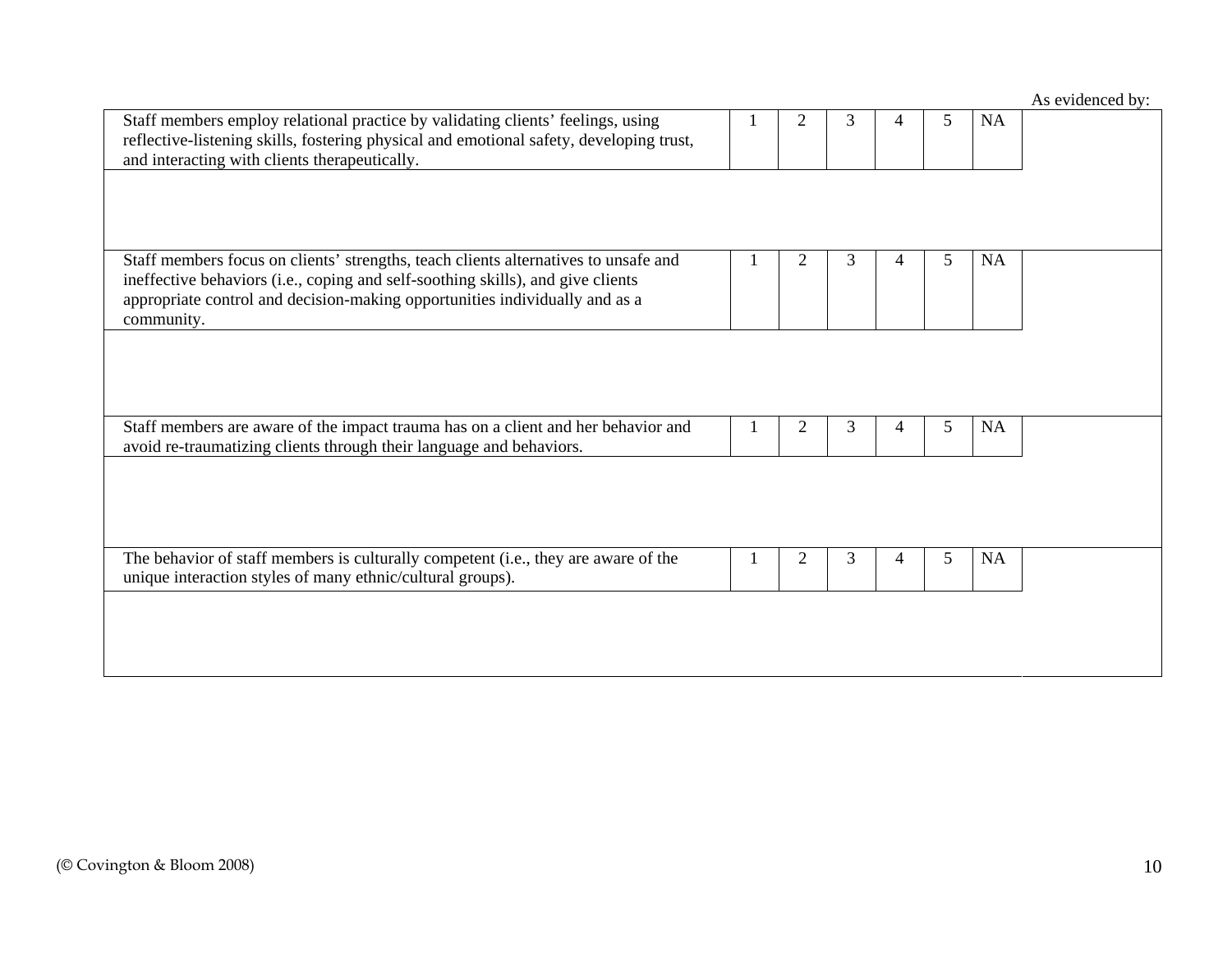| A defined program schedule creates a productive day in which clients participate in<br>healthy, developmentally appropriate activities. Clients do not have excessive<br>unstructured time and do have time for reflection. |  |  | <b>NA</b> |  |
|-----------------------------------------------------------------------------------------------------------------------------------------------------------------------------------------------------------------------------|--|--|-----------|--|
|                                                                                                                                                                                                                             |  |  |           |  |
| Administrators and staff are responsible for creating and maintaining a therapeutic<br>environment (based on safety, respect, and dignity).                                                                                 |  |  | NA        |  |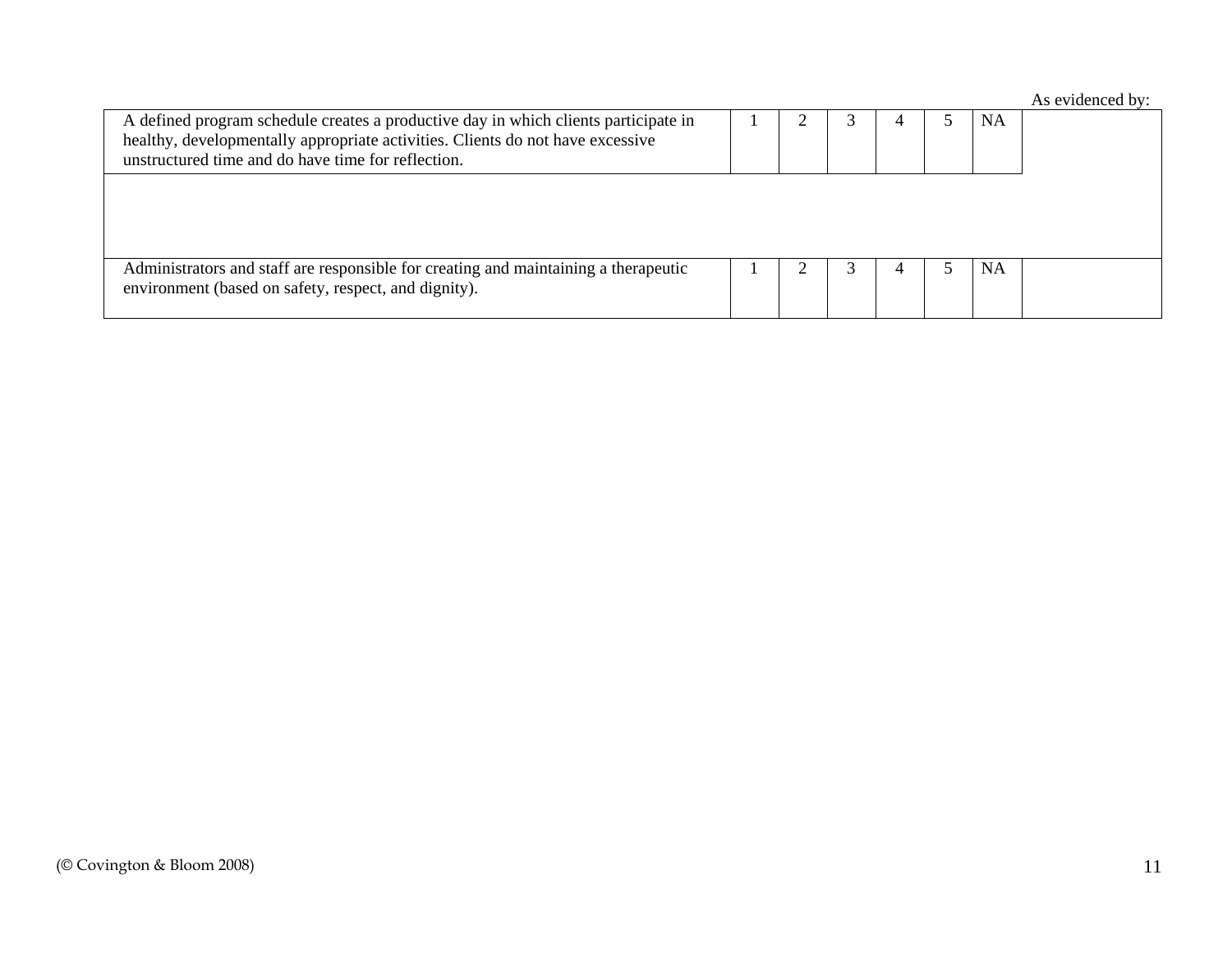## **5. Treatment Planning**

- 1. Case management system
- 2. Screening and assessment processes for clients
- 3. Client-orientation processes
- 4. Treatment/planning processes
- 5. Transition and continuing care planning process

|                                                                                                                                                                                                                                                                                          |  |   |   |   |           | As evidenced by: |
|------------------------------------------------------------------------------------------------------------------------------------------------------------------------------------------------------------------------------------------------------------------------------------------|--|---|---|---|-----------|------------------|
| The case management system includes screening, assessment, treatment planning,<br>and continuing care, including referral for any additional services.                                                                                                                                   |  | 3 | 4 | 5 | NA        |                  |
|                                                                                                                                                                                                                                                                                          |  |   |   |   |           |                  |
|                                                                                                                                                                                                                                                                                          |  |   |   |   |           |                  |
|                                                                                                                                                                                                                                                                                          |  |   |   |   |           |                  |
| A defined screening protocol is gender-responsive (i.e., screening is conducted only<br>in those areas that impact immediate client safety and/or environmental safety, every<br>effort is made to make the client feel comfortable, and unnecessary personal<br>questions are avoided). |  | 3 |   | 5 | NA        |                  |
|                                                                                                                                                                                                                                                                                          |  |   |   |   |           |                  |
| Assessment of clients is based on gender-responsive theory and practice (i.e., it is<br>designed to build a therapeutic relationship between the staff and client that is<br>characterized by mutuality, empowerment, respect, and support).                                             |  | 3 |   | 5 | <b>NA</b> |                  |
|                                                                                                                                                                                                                                                                                          |  |   |   |   |           |                  |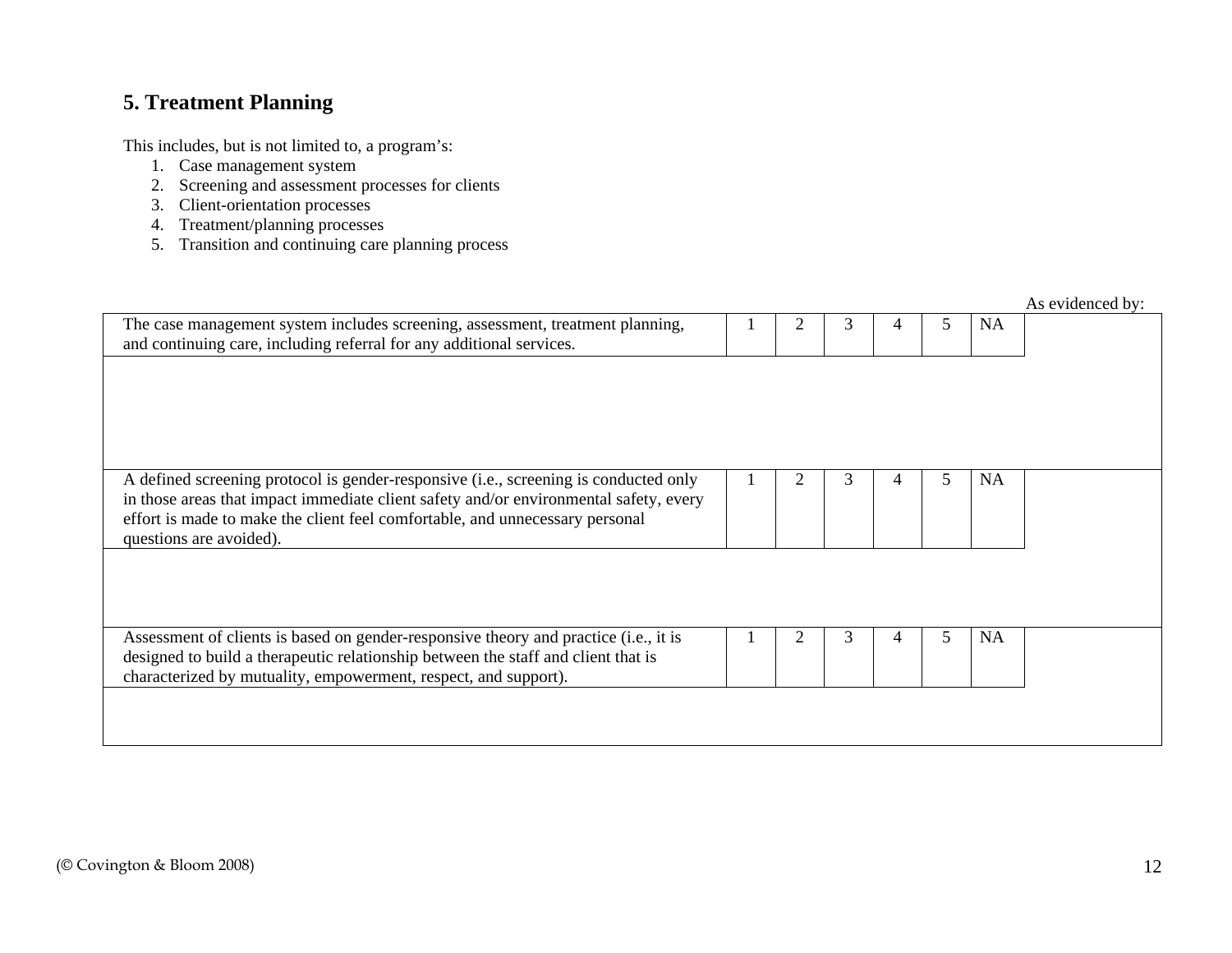| Screening and assessment tools are gender responsive and culturally aware; they<br>include attention to trauma, relationships, community connections, client strengths,<br>substance abuse, and childcare responsibilities.                                                                   |   | 2              | 3 |   | 5 | <b>NA</b> |  |
|-----------------------------------------------------------------------------------------------------------------------------------------------------------------------------------------------------------------------------------------------------------------------------------------------|---|----------------|---|---|---|-----------|--|
|                                                                                                                                                                                                                                                                                               |   |                |   |   |   |           |  |
| The assessment process includes a protocol for planning client safety that is designed<br>to foster physical and emotional well-being and safety during and after the process.                                                                                                                |   | $\overline{c}$ | 3 | 4 | 5 | <b>NA</b> |  |
|                                                                                                                                                                                                                                                                                               |   |                |   |   |   |           |  |
| The client-orientation protocol is well defined and gender-responsive (i.e., the staff<br>creates a safe, comfortable space for clients to acclimate; connect; share thoughts,<br>feelings, and concerns; learn about the program; tour the facility; and meet staff<br>members and clients). | 1 | $\overline{2}$ | 3 | 4 | 5 | <b>NA</b> |  |
|                                                                                                                                                                                                                                                                                               |   |                |   |   |   |           |  |
| The client handbook is gender-appropriate and includes information on physical and<br>emotional/psychological safety, relational supports, and advocacy services.                                                                                                                             | 1 | 2              | 3 | 4 | 5 | <b>NA</b> |  |
|                                                                                                                                                                                                                                                                                               |   |                |   |   |   |           |  |
| Program planning starts with a client's current condition and proceeds in a manner<br>that is sensitive to the pace and direction that she chooses and is capable of.                                                                                                                         | 1 | $\overline{2}$ | 3 | 4 | 5 | <b>NA</b> |  |
|                                                                                                                                                                                                                                                                                               |   |                |   |   |   |           |  |
| Meeting a client's basic needs for food, clothing, shelter, economic sufficiency, and<br>safety is a priority in the treatment/service planning process.                                                                                                                                      |   | $\overline{2}$ | 3 | 4 | 5 | <b>NA</b> |  |
|                                                                                                                                                                                                                                                                                               |   |                |   |   |   |           |  |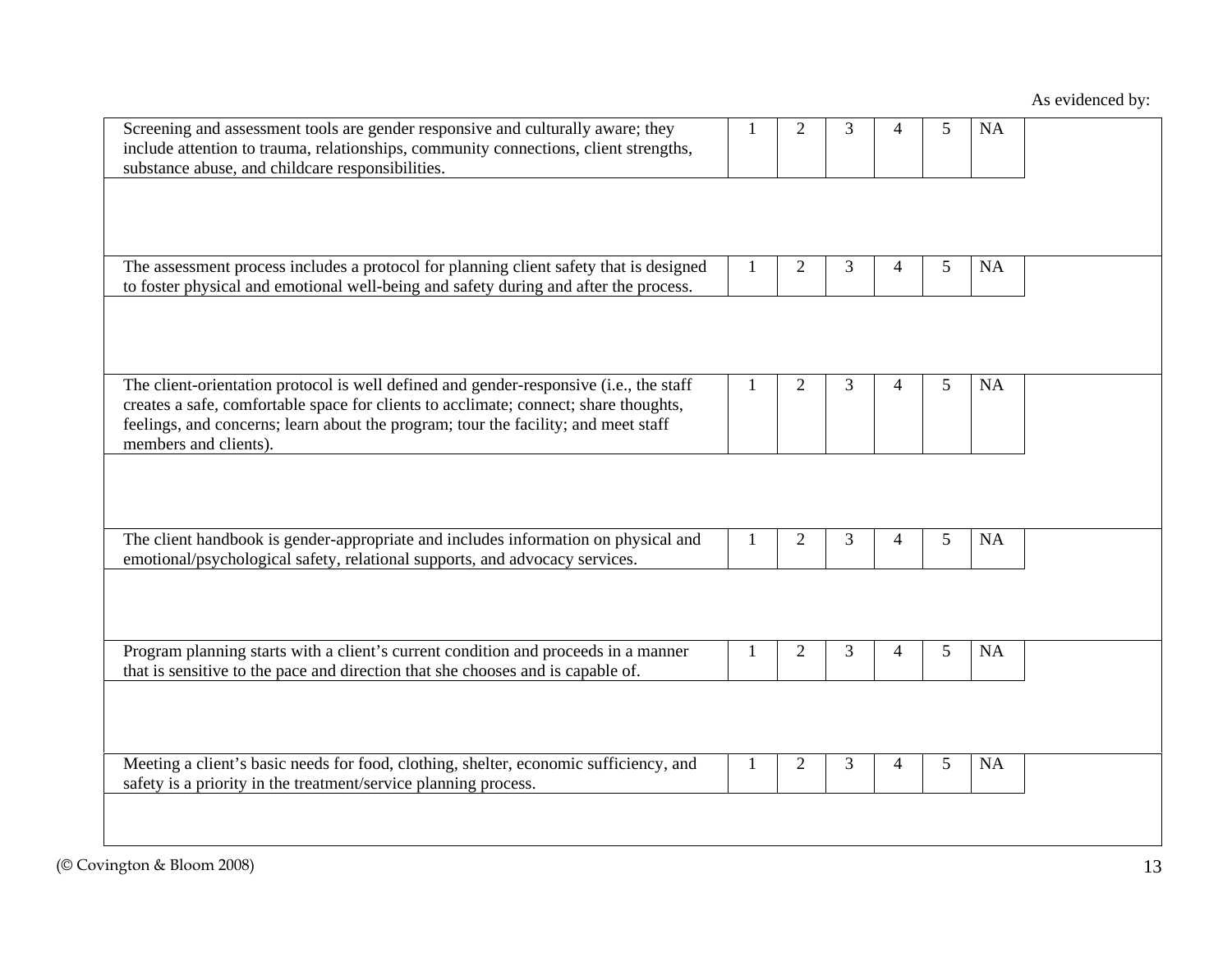| Meeting a client's individual, relational, and community-based needs is part of the<br>treatment/service planning process.                                                        | 2 | 3 | 4 | 5 | <b>NA</b> |  |
|-----------------------------------------------------------------------------------------------------------------------------------------------------------------------------------|---|---|---|---|-----------|--|
|                                                                                                                                                                                   |   |   |   |   |           |  |
| Goals for clients are clear, differentiated from one another, measurable, and                                                                                                     | 2 | 3 | 4 | 5 | <b>NA</b> |  |
| attainable. Both short- and long-term actions are specified.                                                                                                                      |   |   |   |   |           |  |
|                                                                                                                                                                                   |   |   |   |   |           |  |
|                                                                                                                                                                                   |   |   |   |   |           |  |
|                                                                                                                                                                                   |   |   |   |   |           |  |
| Family members, educational/vocational service providers, and other relevant<br>community supports are included in the plan for continuing care for each client.                  | 2 | 3 | 4 | 5 | <b>NA</b> |  |
|                                                                                                                                                                                   |   |   |   |   |           |  |
|                                                                                                                                                                                   |   |   |   |   |           |  |
|                                                                                                                                                                                   |   |   |   |   |           |  |
| Initial community support contacts are facilitated for each client, while she is still in<br>the program. This involves at least one referral to an appropriate community agency. | 2 | 3 | 4 | 5 | <b>NA</b> |  |
|                                                                                                                                                                                   |   |   |   |   |           |  |
|                                                                                                                                                                                   |   |   |   |   |           |  |
|                                                                                                                                                                                   |   |   |   |   |           |  |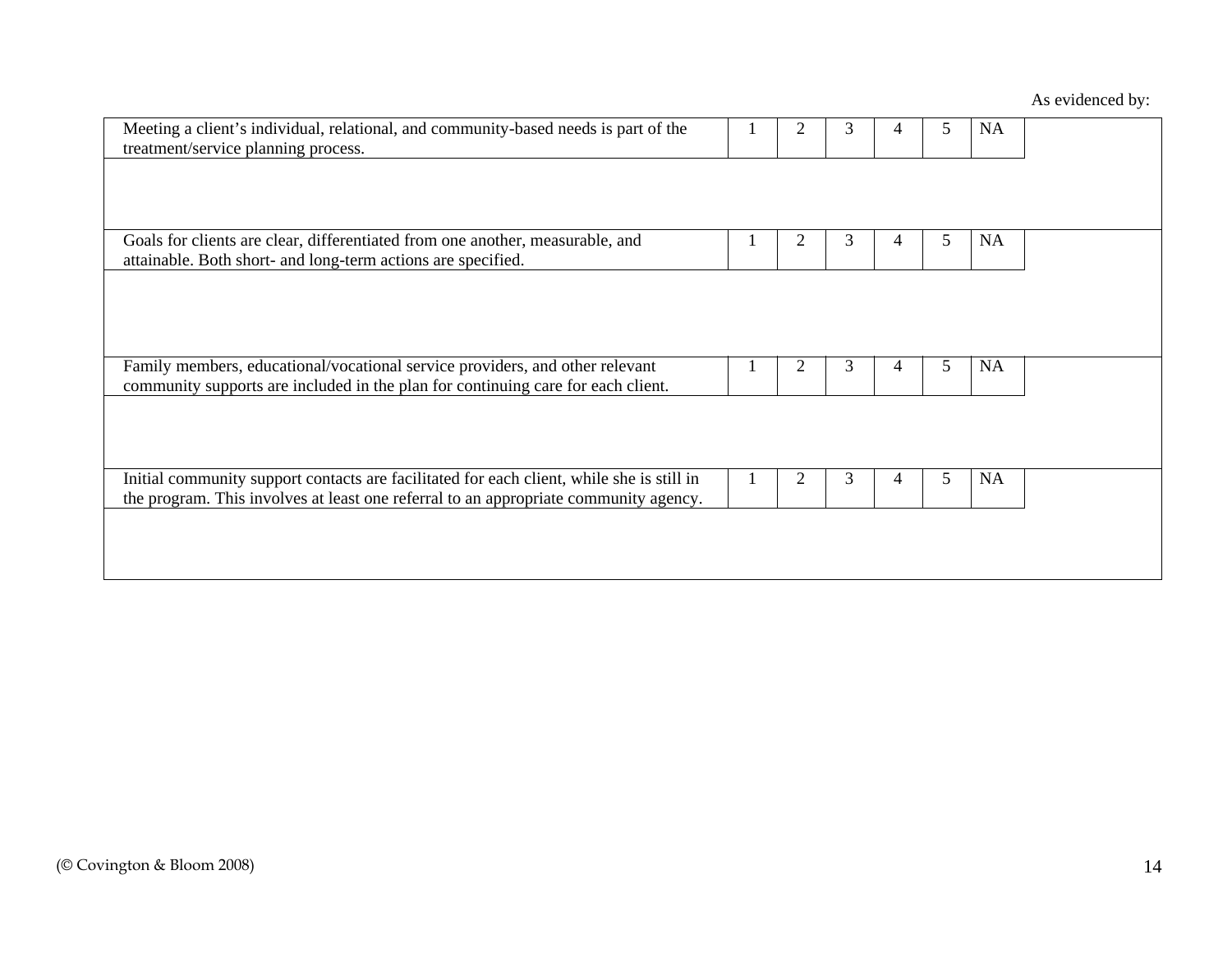## **6. Program Development**

- 1. Therapeutic approach
- 2. Services and delivery methods
- 3. Educational and vocational services
- 4. Integration of services

|                                                                                      |                |   |   |   |    | As evidenced by: |
|--------------------------------------------------------------------------------------|----------------|---|---|---|----|------------------|
| All services are based on gender-responsive principles, and the curriculum and       | $\overline{2}$ | 3 | 4 | 5 | NA |                  |
| materials used are gender responsive.                                                |                |   |   |   |    |                  |
|                                                                                      |                |   |   |   |    |                  |
|                                                                                      |                |   |   |   |    |                  |
|                                                                                      |                |   |   |   |    |                  |
|                                                                                      |                |   |   |   |    |                  |
|                                                                                      |                |   |   |   |    |                  |
| Female-only groups are used for treatment.                                           | $\overline{2}$ | 3 | 4 | 5 | NA |                  |
|                                                                                      |                |   |   |   |    |                  |
|                                                                                      |                |   |   |   |    |                  |
|                                                                                      |                |   |   |   |    |                  |
|                                                                                      |                |   |   |   |    |                  |
|                                                                                      |                |   |   |   |    |                  |
| Treatment is based on a holistic model (physiological, social, emotional, spiritual, | $\overline{2}$ | 3 | 4 | 5 | NA |                  |
| and environmental).                                                                  |                |   |   |   |    |                  |
|                                                                                      |                |   |   |   |    |                  |
|                                                                                      |                |   |   |   |    |                  |
|                                                                                      |                |   |   |   |    |                  |
|                                                                                      |                |   |   |   |    |                  |
|                                                                                      |                |   |   |   |    |                  |
| Groups are structured and use a process that facilitates connection between the      | $\overline{2}$ | 3 | 4 | 5 | NA |                  |
| women/girls.                                                                         |                |   |   |   |    |                  |
|                                                                                      |                |   |   |   |    |                  |
|                                                                                      |                |   |   |   |    |                  |
|                                                                                      |                |   |   |   |    |                  |
|                                                                                      |                |   |   |   |    |                  |
|                                                                                      |                |   |   |   |    |                  |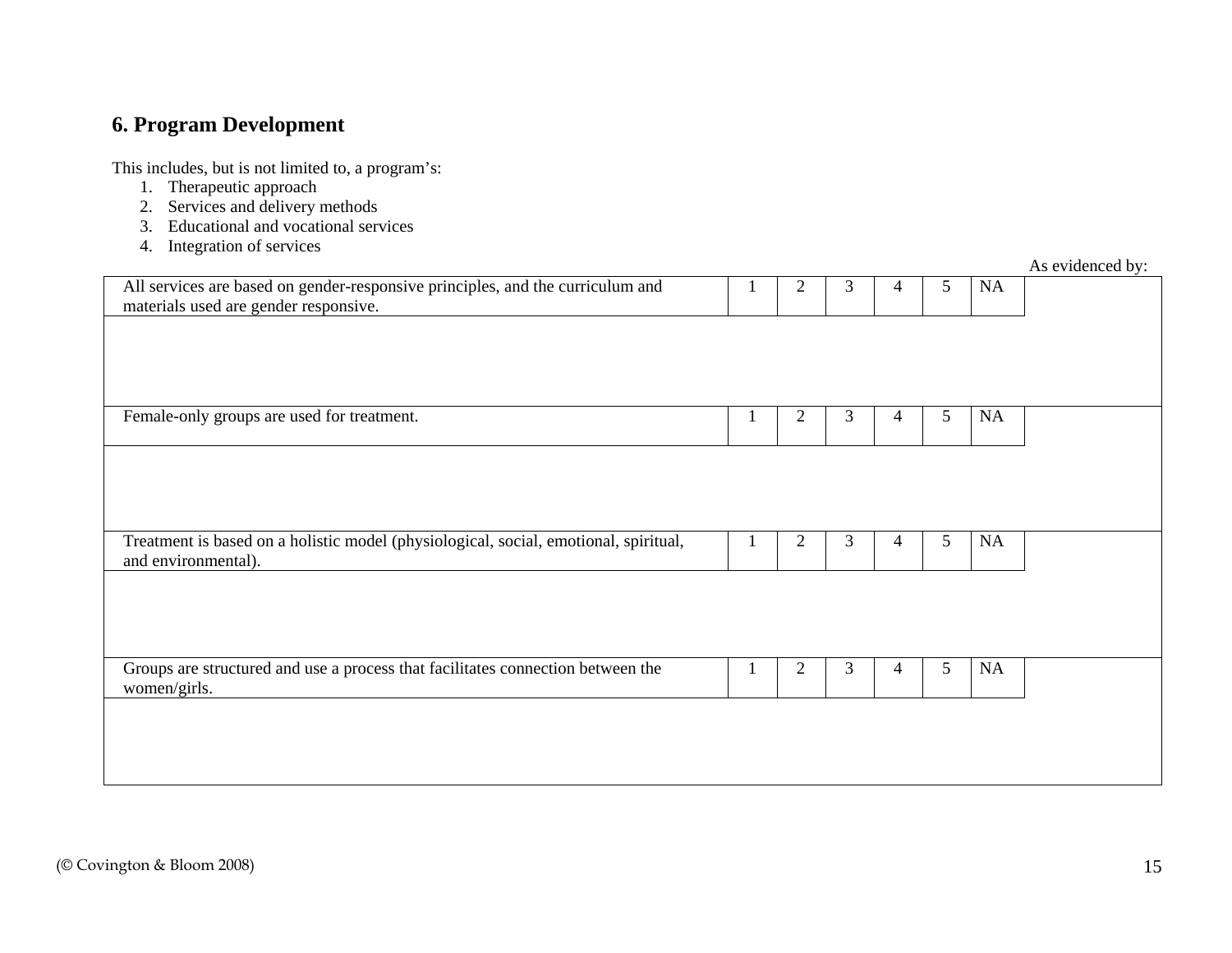|                                                                                                                         |   |                |                |                |                |          | As evidenced by: |
|-------------------------------------------------------------------------------------------------------------------------|---|----------------|----------------|----------------|----------------|----------|------------------|
| A variety of therapeutic interventions are used (e.g., relational, family, expressive,<br>cognitive, dynamic/systemic). |   | $\overline{2}$ | 3              | $\overline{4}$ | $\mathfrak{S}$ | NA       |                  |
|                                                                                                                         |   |                |                |                |                |          |                  |
|                                                                                                                         |   |                |                |                |                |          |                  |
|                                                                                                                         |   |                |                |                |                |          |                  |
| The program integrates mental health, substance abuse, and trauma services.                                             | 1 | $\overline{2}$ | $\mathfrak{Z}$ | $\overline{4}$ | 5              | $\rm NA$ |                  |
|                                                                                                                         |   |                |                |                |                |          |                  |
|                                                                                                                         |   |                |                |                |                |          |                  |
|                                                                                                                         |   |                |                |                |                |          |                  |
|                                                                                                                         |   |                |                |                |                |          |                  |
| The program helps to prepare clients to be economically self-sufficient.                                                | 1 | $\mathfrak{2}$ | 3              | $\overline{4}$ | 5              | NA       |                  |
|                                                                                                                         |   |                |                |                |                |          |                  |
|                                                                                                                         |   |                |                |                |                |          |                  |
|                                                                                                                         |   |                |                |                |                |          |                  |
| The program offers opportunities for cultural and spiritual exploration.                                                | 1 | $\overline{2}$ | 3              | $\overline{4}$ | 5              | NA       |                  |
|                                                                                                                         |   |                |                |                |                |          |                  |
|                                                                                                                         |   |                |                |                |                |          |                  |
|                                                                                                                         |   |                |                |                |                |          |                  |
|                                                                                                                         |   |                |                |                |                |          |                  |
| The program utilizes female role models and mentors.                                                                    |   | $\overline{2}$ | 3              | $\overline{4}$ | 5              | NA       |                  |
|                                                                                                                         |   |                |                |                |                |          |                  |
|                                                                                                                         |   |                |                |                |                |          |                  |
|                                                                                                                         |   |                |                |                |                |          |                  |
| Child care is provided onsite or nearby.                                                                                | 1 | $\overline{2}$ | 3              | $\overline{4}$ | 5              | $\rm NA$ |                  |
|                                                                                                                         |   |                |                |                |                |          |                  |
|                                                                                                                         |   |                |                |                |                |          |                  |
|                                                                                                                         |   |                |                |                |                |          |                  |
|                                                                                                                         |   |                |                |                |                |          |                  |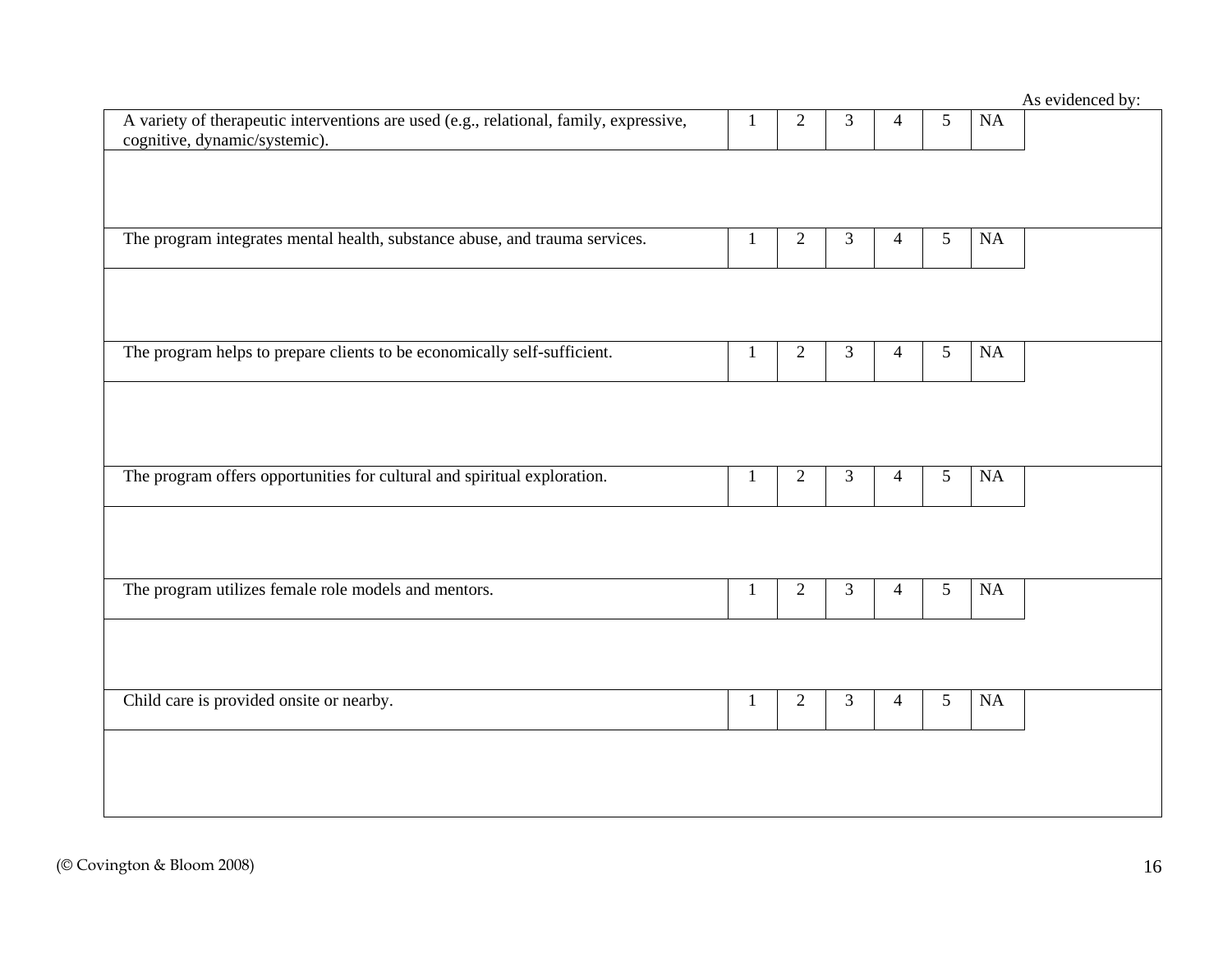|                                                                                                                   |              |                |   |                |   |           | $Ao$ cynelliced by. |
|-------------------------------------------------------------------------------------------------------------------|--------------|----------------|---|----------------|---|-----------|---------------------|
| Mental/emotional health services that are specifically designed for females are<br>offered onsite or by referral. | 1            | $\mathbf{2}$   | 3 | $\overline{4}$ | 5 | <b>NA</b> |                     |
|                                                                                                                   |              |                |   |                |   |           |                     |
|                                                                                                                   |              |                |   |                |   |           |                     |
| Medical/physical health services that are specifically designed for females are                                   | 1            | $\overline{2}$ | 3 | 4              | 5 | <b>NA</b> |                     |
| offered onsite or by referral.                                                                                    |              |                |   |                |   |           |                     |
|                                                                                                                   |              |                |   |                |   |           |                     |
|                                                                                                                   |              |                |   |                |   |           |                     |
| Spiritual services are offered onsite or by referral.                                                             | 1            | $\overline{2}$ | 3 | 4              | 5 | NA        |                     |
|                                                                                                                   |              |                |   |                |   |           |                     |
|                                                                                                                   |              |                |   |                |   |           |                     |
|                                                                                                                   |              |                |   |                |   |           |                     |
| Educational and vocational services are offered onsite or by referral.                                            | $\mathbf{1}$ | $\mathfrak{2}$ | 3 | 4              | 5 | NA        |                     |
|                                                                                                                   |              |                |   |                |   |           |                     |
|                                                                                                                   |              |                |   |                |   |           |                     |
|                                                                                                                   |              |                |   |                |   |           |                     |
| Services for clients who are pregnant and/or parenting are offered onsite or by<br>referral.                      | -1           | $\overline{2}$ | 3 | 4              | 5 | NA        |                     |
|                                                                                                                   |              |                |   |                |   |           |                     |
|                                                                                                                   |              |                |   |                |   |           |                     |
|                                                                                                                   |              |                |   |                |   |           |                     |
|                                                                                                                   |              |                |   |                |   |           |                     |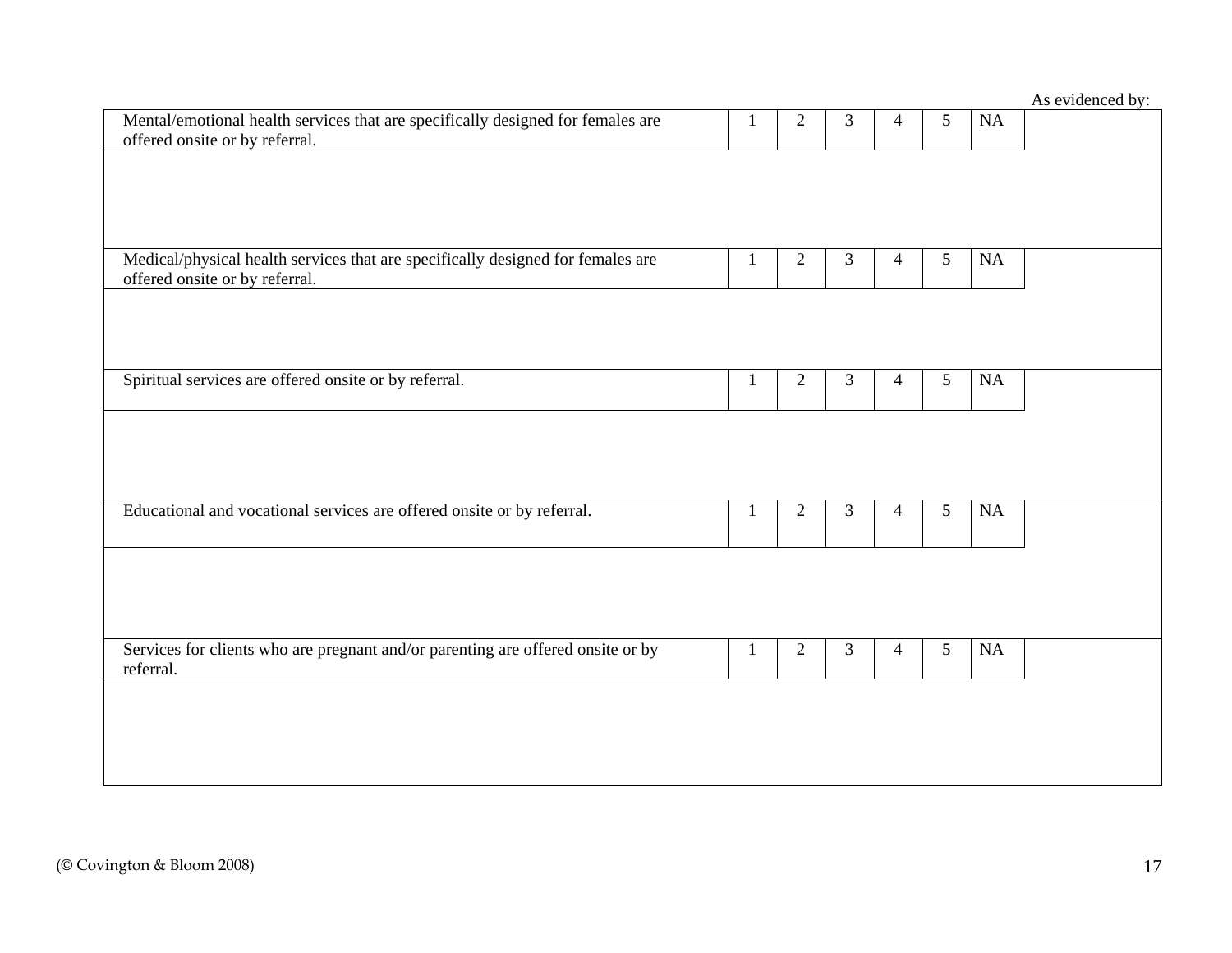## **7. Program Assessment**

- 1. Ability to collect data needed for program assessment
- 2. Method of self-evaluation

|                                                                                                                                                                                                 |                |   |   |   |    | As evidenced by: |
|-------------------------------------------------------------------------------------------------------------------------------------------------------------------------------------------------|----------------|---|---|---|----|------------------|
| Data on clients are collected regularly through a feedback loop (from clients, staff<br>members, clients' family members, and other stakeholders) and are entered into an<br>existing database. | $\overline{2}$ | 3 | 4 | 5 | NA |                  |
|                                                                                                                                                                                                 |                |   |   |   |    |                  |
| A gender-responsive program assessment tool is utilized.                                                                                                                                        | $\overline{2}$ | 3 | 4 | 5 | NA |                  |
|                                                                                                                                                                                                 |                |   |   |   |    |                  |
|                                                                                                                                                                                                 |                |   |   |   |    |                  |
| Both qualitative (e.g., focus groups) and quantitative data (e.g., numbers served) are<br>collected.                                                                                            | $\mathbf{2}$   | 3 | 4 | 5 | NA |                  |
|                                                                                                                                                                                                 |                |   |   |   |    |                  |
| Process and outcome evaluations are conducted regularly.                                                                                                                                        | $\overline{2}$ | 3 | 4 | 5 | NA |                  |
|                                                                                                                                                                                                 |                |   |   |   |    |                  |
|                                                                                                                                                                                                 |                |   |   |   |    |                  |
|                                                                                                                                                                                                 |                |   |   |   |    |                  |
|                                                                                                                                                                                                 |                |   |   |   |    |                  |